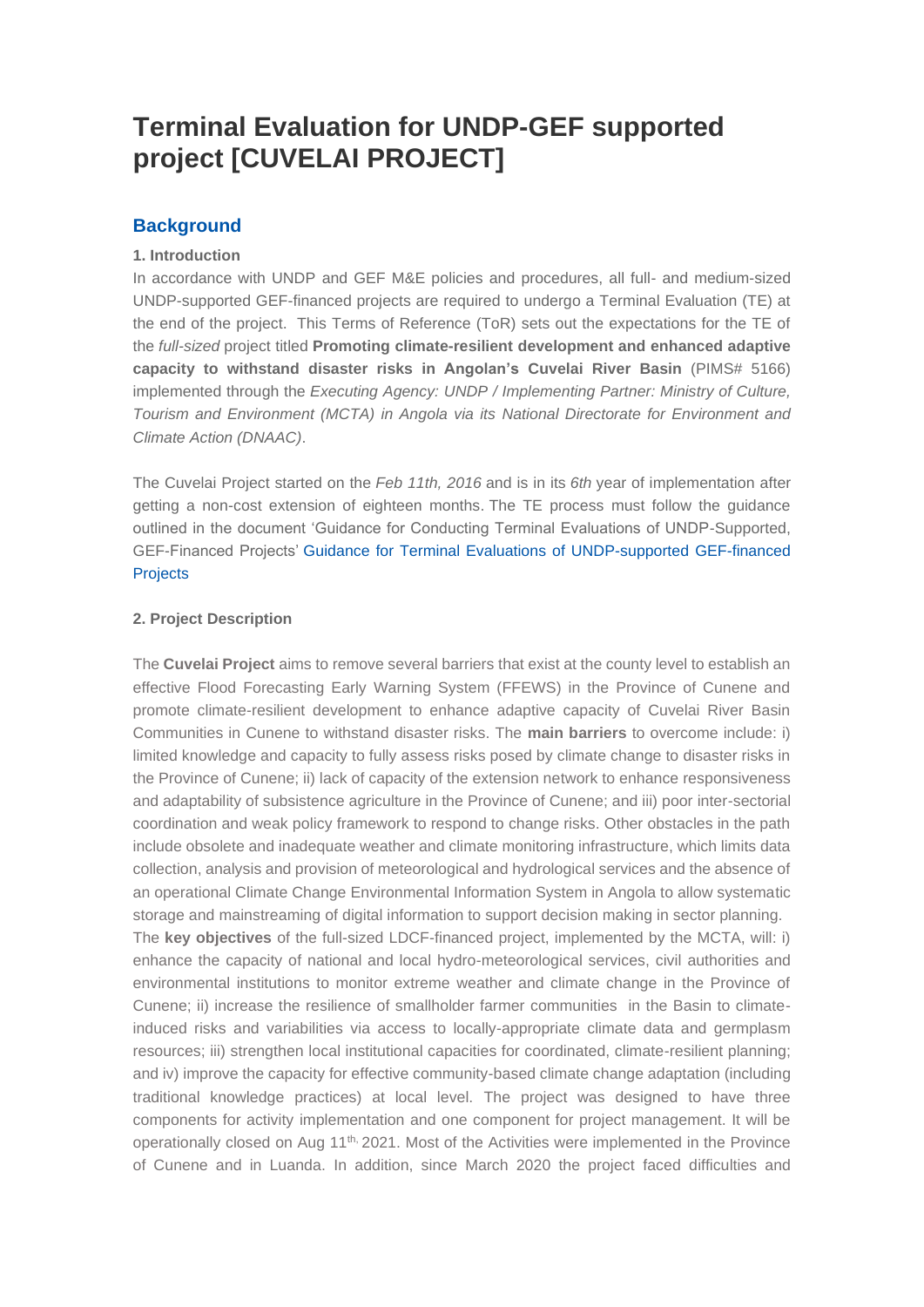constrains related to the Covid-19 Pandemic and the Angolan Government restructuring process due to the economic and financial crisis facing the country.

The TE will be conducted according to the guidance, rules and procedures established by UNDP and GEF as reflected in the UNDP Evaluation Guidance for GEF Financed Projects. The objectives of the evaluation are to assess the achievement of project results, and aid in the overall enhancement of UNDP programming in Angola.

As of 19 April 2021, Angola reported a total 24,300 of confirmed COVID, of which 22,576 are fully recovered. The registered 561 deaths due to COVID. The country is exercising smart sanitary fencing in areas where there is increased number of reported cases (particularly for the capital city – Luanda). Travelers moving from Luanda to the provinces are required to undergo mandatory COVID testing. The flights are open for few airline companies with limited weekly flights. The pandemic affected negatively some of the above described project activities as a result of limited travels in-country and internationally.

#### **3. TE Purpose**

The TE report will assess the achievement of the project results supported by UNDP against what was expected to be achieved, and draw lessons that can improve the sustainability of benefits from the project, and aid in the overall enhancement of UNDP programming and Angolan Government GEF project implementation. The TE report promotes accountability and transparency, and assesses the extent of projects accomplishments.

The TE is also intended to draw lesson learnt from the project experiences in developing conducive climate change policies and capacity building activities to enhance knowledge and technical capacity at the country level.

#### **4. TE Approach & Methodology**

The TE must provide evidence-based information that is credible, reliable and useful.

The TE consultant will review all relevant sources of information including documents prepared during the preparation phase (i.e. PIF, UNDP Initiation Plan, UNDP Social and Environmental Screening Procedure/SESP) the Project Document, project reports including annual PIRs, project budget revisions, lesson learned reports, national strategic and legal documents, and any other materials that the evaluator considers useful for this evidence-based evaluation. The TE consultant will review the baseline and midterm GEF focal area Core Indicators/Tracking Tools submitted to the GEF at the CEO endorsement and midterm stages and the terminal Core Indicators/Tracking Tools that must be completed before the TE evaluation begins.

The TE consultant is expected to follow a participatory and consultative approach ensuring close engagement with the UNDP & MCTA Project Team, the GEF Operational Focal Point in the country, other government counterparts, Implementing Partner, the UNDP Country Office(s), the Regional Technical Advisors, direct beneficiaries and other stakeholders.

Engagement of stakeholders is vital to a successful TE. Stakeholder involvement should include interviews with stakeholders who have project responsibilities, including but not limited to:

> • Ministry of Energy and Water (MINEA), particularly INAMET, INRH and GABHIC.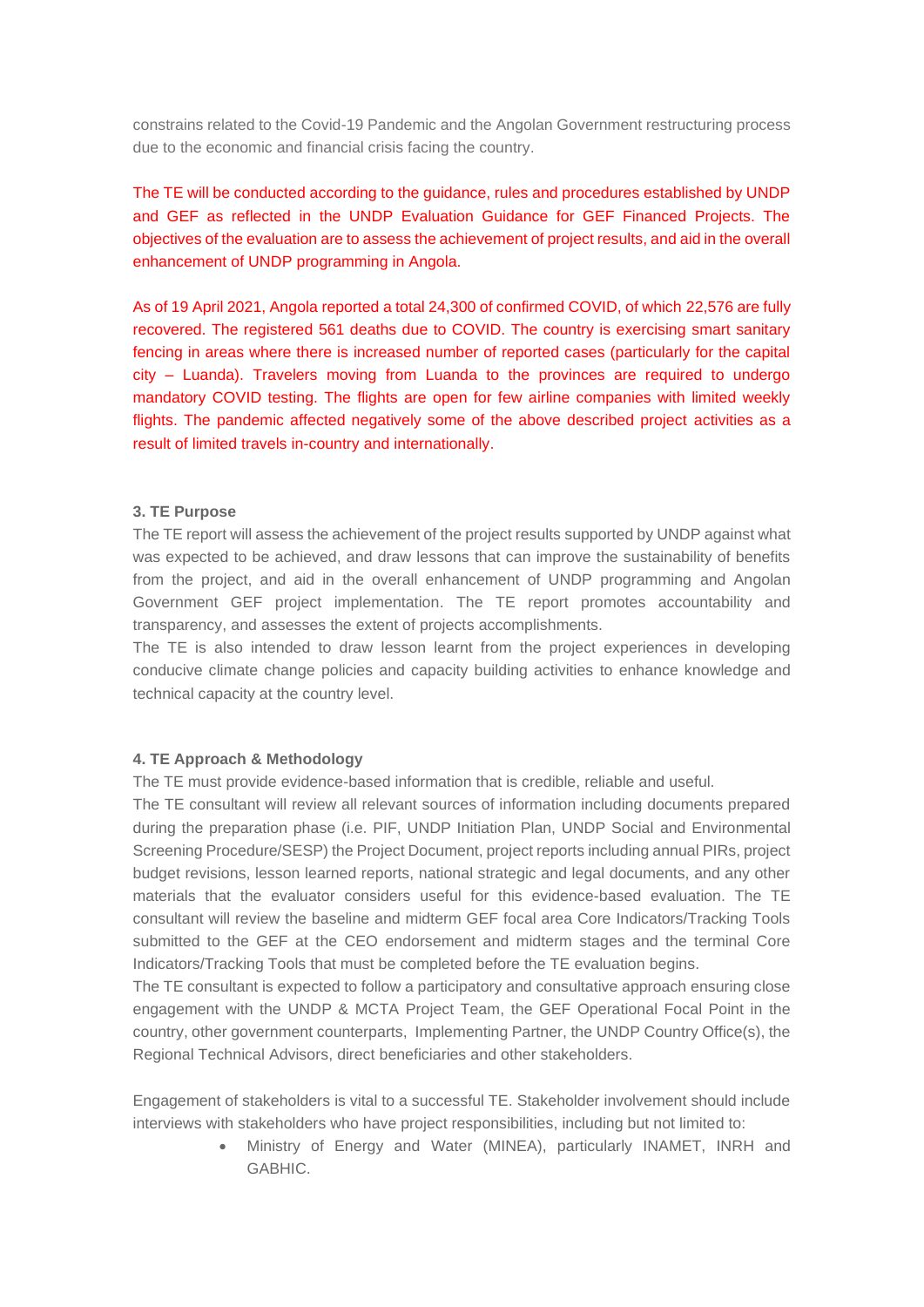- Ministry of Agriculture and Fisheries (MINAGRIP), particularly IDA, IIA, CRF and Department of Food Security (GSA)
- Ministry of Culture, Tourism and Environment (MCTA), particularly CETAC
- Ministry of Interior (MININT), Particularly SPCB in Cunene
- Provincial Governments in Cunene
- Experts from NGOs such as: Development Workshop (DW), ADPP, Lutheran World Federation
- Experts from Private Sector Consultancy firms such as: GeoGestão, Get2C, Ambimetric, Coba, Adasa, Incatema, Rescue-3 and Cicci.
- Community Beneficiaries in Cunene where activities were implemented.

As of 11 March 2020, the World Health Organization (WHO) declared COVID-19 a global pandemic as the new coronavirus rapidly spread to all regions of the world. Travel to the country has been restricted since 25 March and travel in the country is also limited. If it is not possible to travel to or within the country for the TE mission then the TE consultant should develop a methodology that takes this into account the conduct of the TE virtually and remotely, including the use of remote interview methods and extended desk reviews, data analysis, surveys and evaluation questionnaires. This should be detailed in the TE Inception Report and should be clearly outlined in the inception report and be fully discussed and agreed between UNDP, MCTA, stakeholders and the TE consultant.

If all or part of the TE is to be carried out virtually then consideration should be taken for stakeholder availability, ability or willingness to be interviewed remotely. In addition, their accessibility to the internet/computer may be an issue as many government and national counterparts may be working from home. These limitations must be reflected in the final TE report.

If a data collection/field mission is not possible then remote interviews may be undertaken through telephone or online (skype, zoom etc.).

The specific design and methodology for the TE should emerge from consultations between the TE consultant and the above-mentioned parties regarding what is appropriate and feasible for meeting the TE purpose and objectives and answering the evaluation questions, given limitations of budget, time, data and possible travel restrictions due to Covid-19 pandemic.

The TE consultant must use gender-responsive methodologies and tools and ensure that gender equality and women's empowerment, youth sensitive as well as other cross-cutting issues and SDGs are incorporated into the TE report.

The final TE report should describe the full TE approach taken and the rationale for the approach making explicit the underlying assumptions, challenges, strengths and weaknesses about the methods and approach of the evaluation.

#### **Detailed Scope of the TE**

The TE will assess project performance against expectations set out in the project Logical Framework/Results Framework [\(https://www.thegef.org/project/promoting-climate-resilient](https://www.thegef.org/project/promoting-climate-resilient-development-and-enhanced-adaptive-capacity-withstand-disaster)[development-and-enhanced-adaptive-capacity-withstand-disaster;](https://www.thegef.org/project/promoting-climate-resilient-development-and-enhanced-adaptive-capacity-withstand-disaster)

[https://www.thegef.org/project/addressing-urgent-coastal-adaptation-needs-and-capacity-gaps](https://www.thegef.org/project/addressing-urgent-coastal-adaptation-needs-and-capacity-gaps-angola)[angola](https://www.thegef.org/project/addressing-urgent-coastal-adaptation-needs-and-capacity-gaps-angola) ). The TE will assess results according to the criteria outlined in the Guidance for TEs of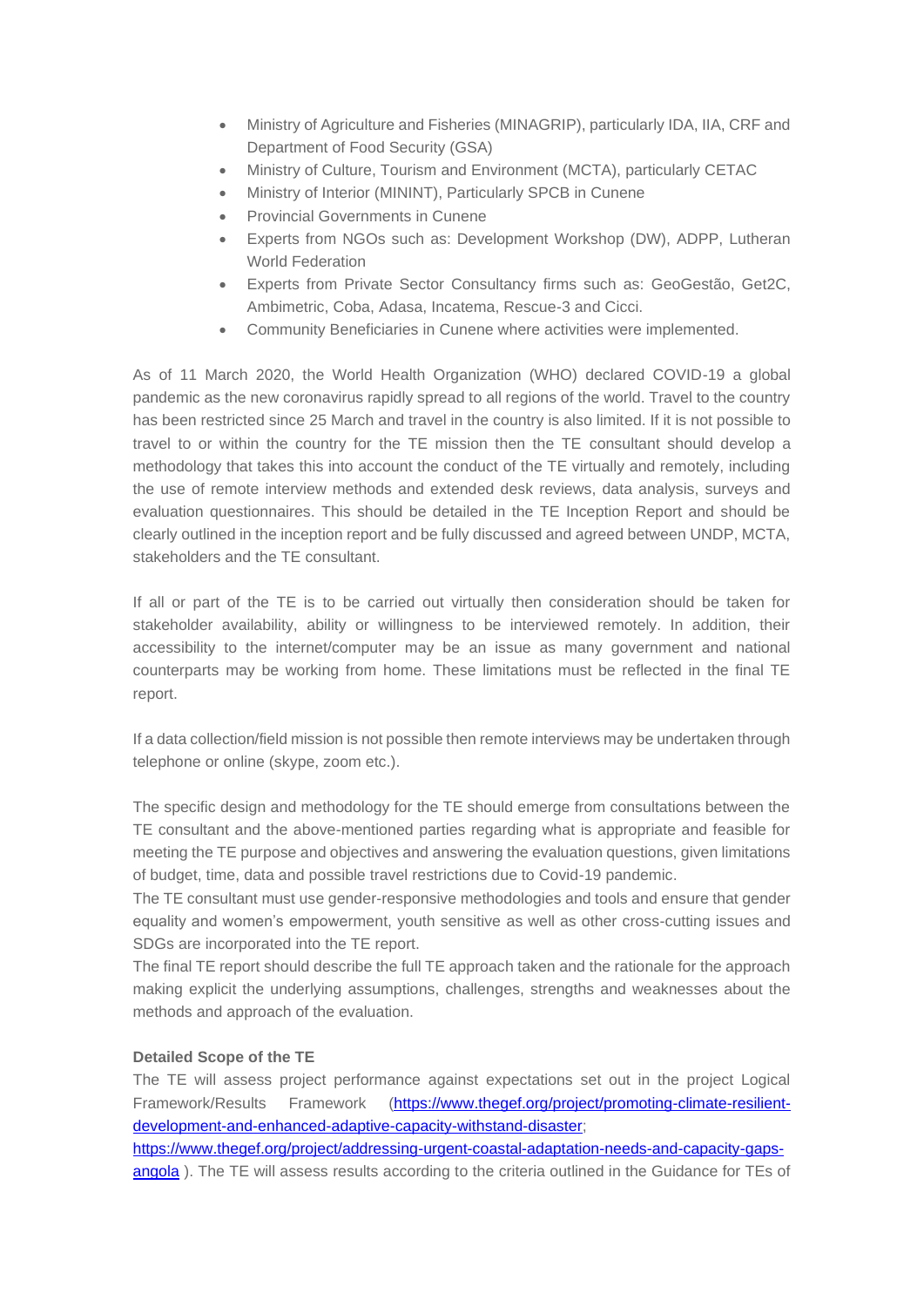UNDP-supported GEF-financed Projects *(* Guidance for Terminal [Evaluations](https://eur03.safelinks.protection.outlook.com/?url=http%3A%2F%2Fweb.undp.org%2Fevaluation%2Fguideline%2Fdocuments%2FGEF%2FTE_GuidanceforUNDP-supportedGEF-financedProjects.pdf&data=02%7C01%7Cmeral.ozler%40undp.org%7C7388322c47194264507e08d8589953ed%7Cb3e5db5e2944483799f57488ace54319%7C0%7C0%7C637356762840217926&sdata=Ye9PQsk5Fbr0FO6lDo1vx51%2BrpavjO7O76VyuIwNEjs%3D&reserved=0) of UNDPsupported [GEF-financed](https://eur03.safelinks.protection.outlook.com/?url=http%3A%2F%2Fweb.undp.org%2Fevaluation%2Fguideline%2Fdocuments%2FGEF%2FTE_GuidanceforUNDP-supportedGEF-financedProjects.pdf&data=02%7C01%7Cmeral.ozler%40undp.org%7C7388322c47194264507e08d8589953ed%7Cb3e5db5e2944483799f57488ace54319%7C0%7C0%7C637356762840217926&sdata=Ye9PQsk5Fbr0FO6lDo1vx51%2BrpavjO7O76VyuIwNEjs%3D&reserved=0) Projects)

The Findings section of the TE report will cover the topics listed below. A full outline of the TE report's content is provided in ToR Annex C. The asterisk "(\*)" indicates criteria for which a rating is required. **Findings:**

## **Project Design/Formulation**

- National priorities and country driven-ness
- Theory of Change
- Gender equality and women's empowerment
- Social and Environmental Safeguards
- Analysis of Results Framework: project logic and strategy, indicators
- Assumptions and Risks
- Lessons from other relevant projects (e.g. same focal area) incorporated into project design
- Planned stakeholder participation
- Linkages between project and other interventions within the sector
- Management arrangements

## **Project Implementation:**

- Adaptive management (changes to the project design and project outputs during implementation)
- Actual stakeholder participation and partnership arrangements
- Project Finance and Co-finance
- Monitoring & Evaluation: design at entry (\*), implementation (\*), and overall assessment of M&E (\*)
- Implementing Agency (UNDP) (\*) and Executing Agency (MCTA) (\*), overall project oversight/implementation and execution (\*)
- Risk Management, including Social and Environmental Standards

# **Project Results**

- Assess the achievement of outcomes against indicators by reporting on the level of progress for each objective and outcome indicator at the time of the TE and noting final achievements
- Relevance (\*), Effectiveness (\*), Efficiency (\*) and overall project outcome (\*)
- Sustainability: financial (\*) , socio-political (\*), institutional framework and governance (\*), environmental (\*), overall likelihood of sustainability (\*)
- Country ownership
- Gender equality and women's empowerment
- Cross-cutting issues (poverty alleviation, improved governance, climate change mitigation and adaptation, disaster prevention and recovery, human rights, capacity development, South-South cooperation, knowledge management, Youth participation and promotion, Extension Services, etc., as relevant)
- GEF Additionality
- Catalytic Role / Replication Effect
- Progress to impact

## **Main Findings, Conclusions, Recommendations and Lessons Learned:**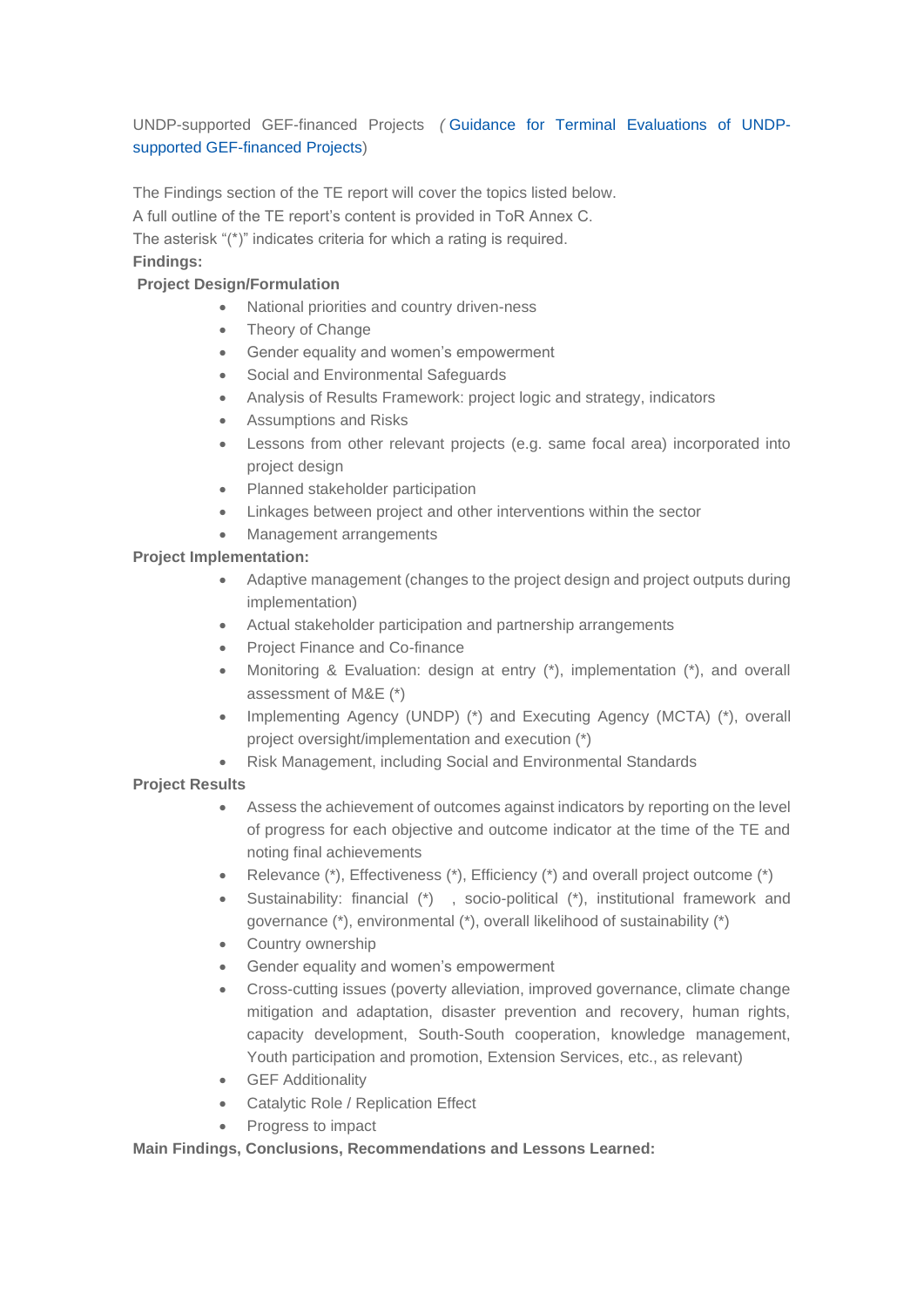- The TE consultant will include a summary of the main findings of the TE report. Findings should be presented as statements of fact that are based on analysis of the data.
- The section on conclusions will be written in light of the findings. Conclusions should be comprehensive and balanced statements that are well substantiated by evidence and logically connected to the TE findings. They should highlight the strengths, weaknesses and results of the project, respond to key evaluation questions and provide insights into the identification of and/or solutions to important problems or issues pertinent to project beneficiaries, UNDP and the GEF, including issues in relation to youth and gender equality and women's empowerment.
- Recommendations should provide concrete, practical, feasible and targeted recommendations directed to the intended users of the evaluation about what actions to take and decisions to make. The recommendations should be specifically supported by the evidence and linked to the findings and conclusions around key questions addressed by the evaluation.
- The TE report should also include lessons that can be taken from the evaluation, including best practices in addressing issues relating to relevance, performance and success that can provide knowledge gained from the particular circumstance (programmatic and evaluation methods used, partnerships, financial leveraging, etc.) that are applicable to other GEF and UNDP interventions. When possible, the TE consultant should include examples of good practices in project design, management and implementation.
- It is important for the conclusions, recommendations and lessons learned of the TE report to include results related to youth and gender equality and empowerment.

The TE report will include an Evaluation Ratings Table.

#### **Expected Outputs and Deliverables**

The TE consultant shall prepare and submit:

- TE Inception Report: TE consultant clarifies objectives and methods of the TE no later than *2 weeks* before starting the TE desk work and mission. TE consultant submits the Inception Report to the Commissioning Unit and project management. Approximate due date: 30 *July 2021*
- Presentation: TE consultant presents initial findings to project management and the Commissioning Unit at the end of the TE work and mission. Approximate due date: 2*0 August 2021*
- Draft TE Report: TE consultant submits full draft report with annexes *within 3 weeks* of the end of the TE mission. Approximate due date: *03 September 2021*
- Final TE Report\* and Audit Trail: TE consultant submits revised report, with Audit Trail detailing how all received comments have (and have not) been addressed in the final TE report, to the Commissioning Unit *within 1-2 week* of receiving UNDP comments on draft. Approximate due date: *30 September 2021*

\*The final TE report must be in English. If applicable, the Commissioning Unit may choose to arrange for a translation of the report into a language more widely shared by national stakeholders.

The TE consultant must have proficiency (read and speak) in Portuguese language.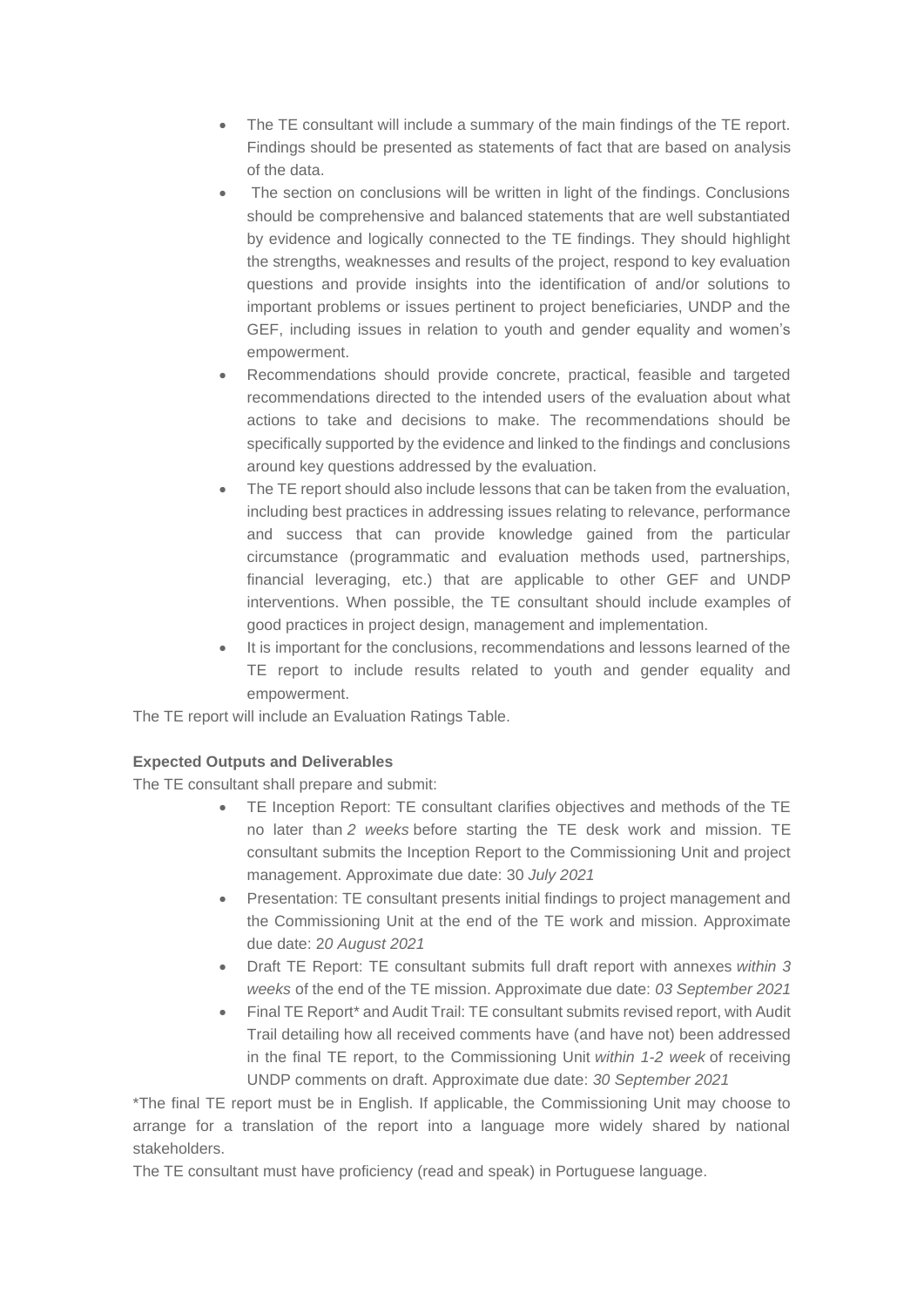All final TE reports will be quality assessed by the UNDP Independent Evaluation Office (IEO). Details of the IEO's quality assessment of decentralized evaluations can be found in Section 6 of the UNDP Evaluation Guidelines[.\[1\]](https://jobs.undp.org/cj_view_job.cfm?cur_job_id=93264#_ftn1)

## **TE Arrangements**

UNDP Project Manager will support the implementation of remote/ virtual meetings. An updated stakeholder list with contact details (phone and email) will be provided by the Country office to the evaluation Consultant.

The Project Manager will arrange introductory virtual meetings within the CO and the DRR, also to establish initial contacts with partners and project staff. The consultant will take responsibility for setting up meetings and conducting the evaluation, subject to advanced approval of the methodology submitted in the inception report.

The CO Project Manager will develop a management response to the evaluation within two weeks of report finalization. Also, will convene an Advisory Panel comprising of technical experts to enhance the quality of the evaluation.

The Project Manager will provide support to provide all relevant documents, assisting in setting virtual interviews with senior government officials and to arrange most interviews with project beneficiaries.

## **TE Evaluator Requirements**

An *independent evaluator* (home based) will conduct the TE. The candidate should be an expert *with experience and exposure to projects and evaluations of Climate Change Adaptation, preferably in Southern Africa region. Experience in adaptation projects at river basin level will be desirable. The Evaluator is encouraged to seek support from a local consultant from Angola if justifiable to facility his/her work with institutions in country*. The TE consultant will be fully accountable for all evaluation process and submissions in case s/he engages a local expert (with contractual arrangements to be made by the TE consultant). Therefore, the evaluator will be responsible for *the overall design and writing of the TE report, assess emerging trends with respect to regulatory frameworks, budget allocations, capacity building, work with the Project Team in developing the TE itinerary, etc.*

The evaluator cannot have participated in the project preparation, formulation and/or implementation (including the writing of the project document), must not have conducted this project Mid-Term Review and should not have a conflict of interest with the project's related activities.

#### **Duration of the Work**

The total duration of the TE will be approximately *35 working days)* over a time period of *(15 weeks)* between 15 July *2021* and 30 September 2021. The expected start date of contract is *15 July 2021.*

TE proposed timeframe is as follows:

- *30 June 2021:* Closing date for proposals submission
- *09 July 2021:* Selection of TE Consultant
- *20 July 2021:* 3 Days Prep the TE Consultant (handover of project documents)
- *27 July 2021: 3* days (recommended 2-4): Document review and preparing TE Inception Report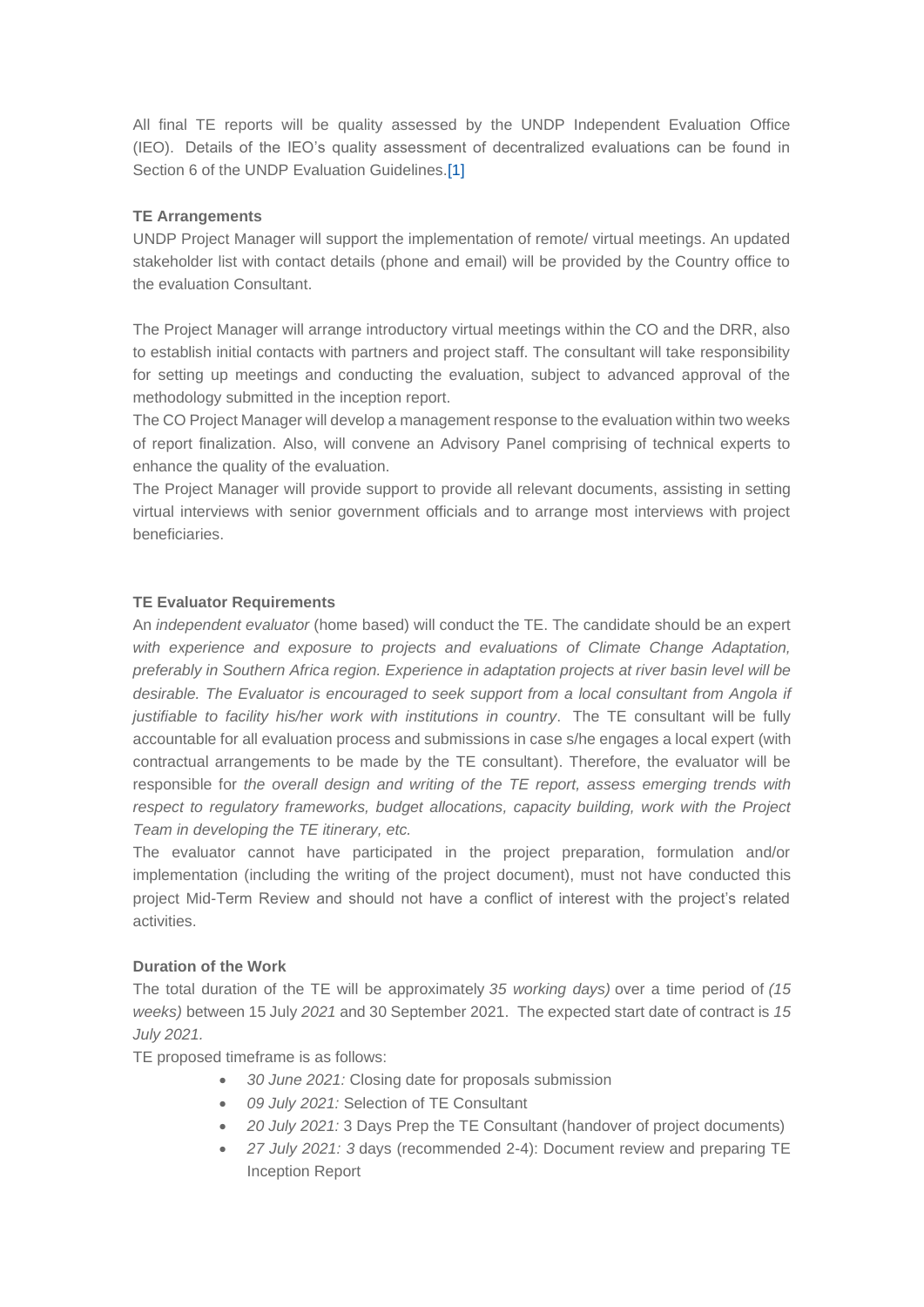- *03 August 2021: 2* days: Finalization and Validation of TE Inception Reportlatest start of TE mission
- *03 August - 17 August: Field Mission (Preparation & Execution) – Not applicable*
- *28 August 2021:* Preparation of draft TE report
- *03 September 2021:* Circulation of draft TE report for comments
- *17 September 2021:* Incorporation of comments on draft TE report into Audit Trail & finalization of TE report
- *24 September 2021:* Preparation & Issue of Management Response
- *30 September 2021:* Expected date of full TE completion

#### **Duty Station**

**Travel: Not applicable** •

# **Competencies**

## **Required Qualifications**

The selection of evaluator will be aimed at maximizing the overall "expert" qualities in the following areas:

**Education**

• At least a Master's Degree in *(Climate Change Adaptation)* or other closely related field;

#### **Experience**

- Relevant experience with results-based management evaluation methodologies;
- Experience applying SMART indicators and reconstructing or validating baseline scenarios;
- Competence in adaptive management, as applied to Focal Area *(*Climate Change - Adaptation*);*
- Experience in evaluating projects;
- Experience working in *(Lusophony African Countries);*
- Experience in relevant technical areas for at least *10 years;*
- Demonstrated understanding of issues related to gender, youth and *(*Climate Change - Adaptation*);* experience in gender and youth responsive evaluation and analysis;
- Excellent communication skills;
- Demonstrable analytical skills;
- Project evaluation/review experience within United Nations system will be considered an asset.
- Experience with implementing evaluations remotely will be considered an asset.

#### **Language**

- Fluency in written and spoken English.
- Fluency in reading, speaking and understanding Portuguese*.*

# **Required Skills and Experience**

**Evaluator Ethics**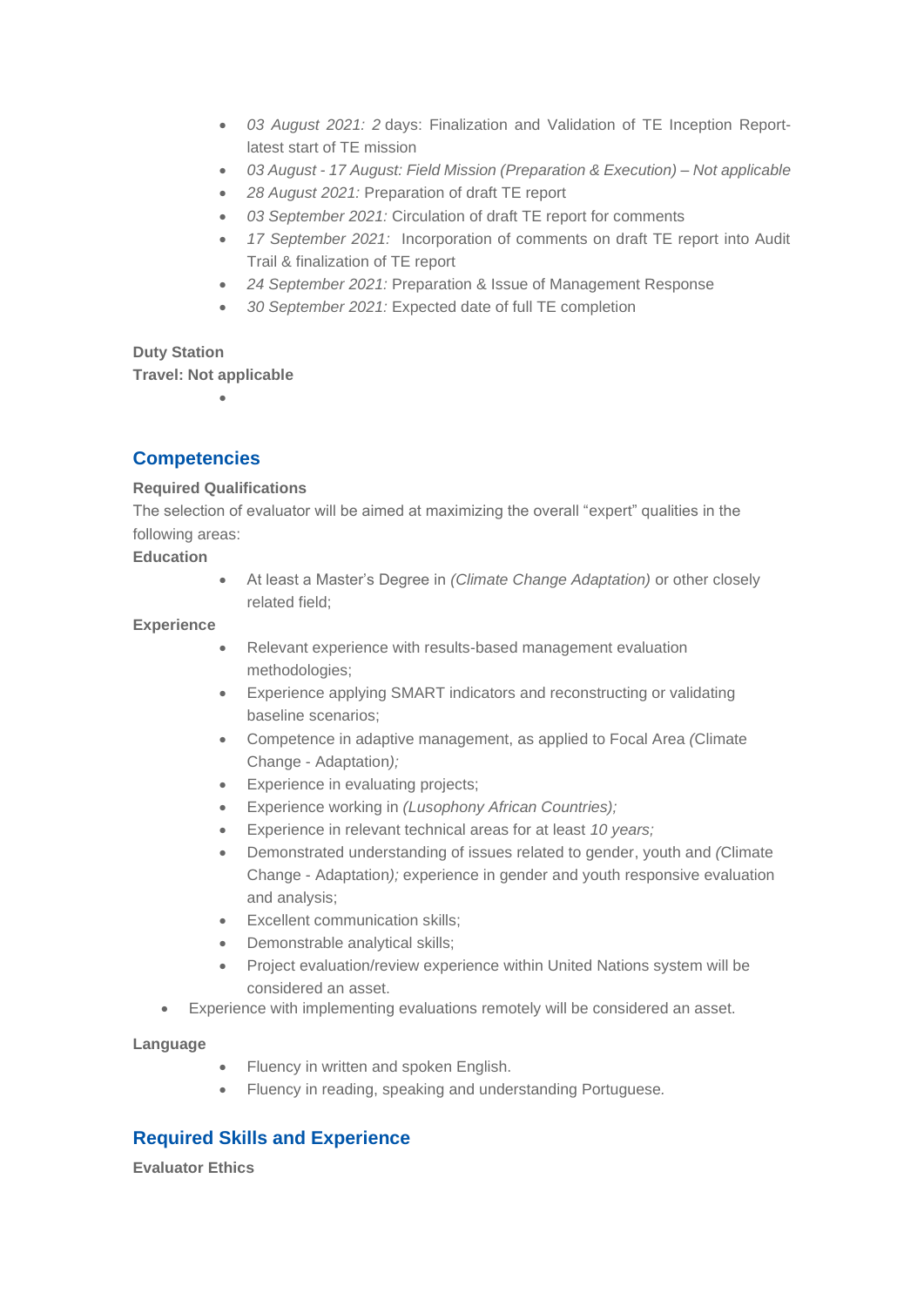The TE consultant will be held to the highest ethical standards and is required to sign a code of conduct upon acceptance of the assignment. This evaluation will be conducted in accordance with the principles outlined in the UNEG 'Ethical Guidelines for Evaluation'. The evaluator must safeguard the rights and confidentiality of information providers, interviewees and stakeholders through measures to ensure compliance with legal and other relevant codes governing collection of data and reporting on data. The evaluator must also ensure security of collected information before and after the evaluation and protocols to ensure anonymity and confidentiality of sources of information where that is expected. The information knowledge and data gathered in the evaluation process must also be solely used for the evaluation and not for other uses without the express authorization of UNDP and partners.

## **Payment Schedule**

- 20% payment upon satisfactory delivery of the final TE Inception Report and approval by the Commissioning Unit
- 40% payment upon satisfactory delivery of the draft TE report to the Commissioning Unit
- 40% payment upon satisfactory delivery of the final TE report and approval by the Commissioning Unit and RTA (via signatures on the TE Report Clearance Form) and delivery of completed TE Audit Trail

Criteria for issuing the final payment of 40%

- The final TE report includes all requirements outlined in the TE TOR and is in accordance with the TE guidance.
- The final TE report is clearly written, logically organized, and is specific for this project (i.e. text has not been cut & pasted from other MTR reports).
- The Audit Trail includes responses to and justification for each comment listed.

In line with the UNDP's financial regulations, when determined by the Commissioning Unit and/or the consultant that a deliverable or service cannot be satisfactorily completed due to the impact of COVID-19 and limitations to the TE, that deliverable or service will not be paid.

#### **APPLICATION PROCESS**

Selected consultants from the Evaluations vetted roster will be contacted to submit their technical and financial proposals after shortlisting of illegible experts based on their language proficiency and regional expertise.

## **Scope of Price Proposal and Schedule of Payments**

## **Financial Proposal:**

- Financial proposals must be "all inclusive" and expressed in a lump-sum for the total duration of the contract. The term "all inclusive" implies all cost (professional fees, travel costs, living allowances etc.);
- For duty travels (when applicable), the UN's Daily Subsistence Allowance (DSA) rates are for Luanda and Cunene, which should provide indication of the cost of living in a duty station/destination *(Note: Individuals on this contract are not UN staff and are therefore not entitled to DSAs. All living allowances required to perform the demands of the ToR must be incorporated in the*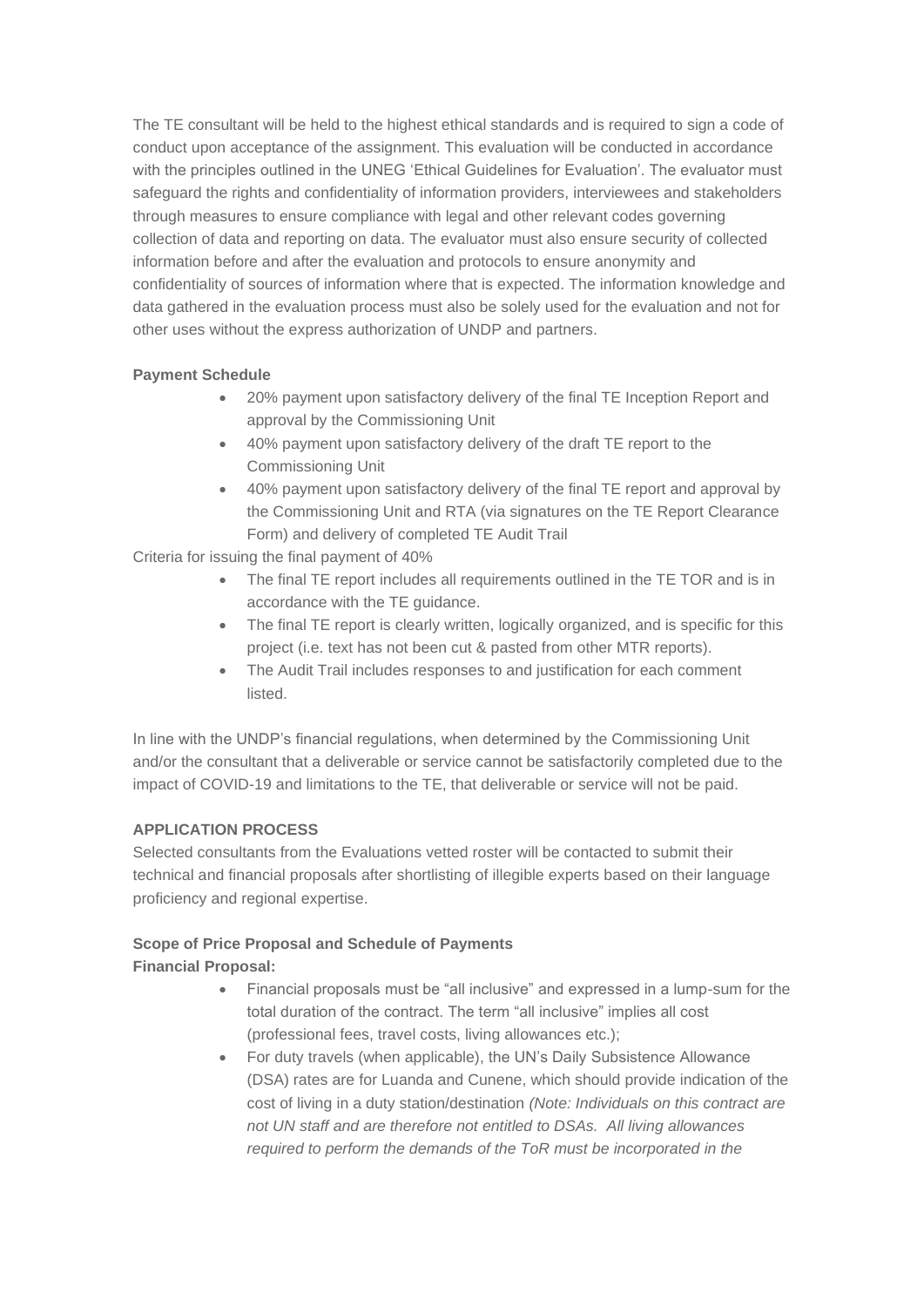*financial proposal, whether the fees are expressed as daily fees or lump sum amount.)*

The lump sum is fixed regardless of changes in the cost components.

## **Recommended Presentation of Proposal**

- 1. **Letter of Confirmation of Interest and Availability** using the [template](https://intranet.undp.org/unit/bom/pso/Support%20documents%20on%20IC%20Guidelines/Template%20for%20Confirmation%20of%20Interest%20and%20Submission%20of%20Financial%20Proposal.docx) provided by UNDP;
- 2. **CV** and a **Personal History Form** (P11 [form\)](http://www.undp.org/content/dam/undp/library/corporate/Careers/P11_Personal_history_form.doc);
- 3. **Brief description of approach to work/technical proposal** of why the individual considers him/herself as the most suitable for the assignment, and a proposed methodology on how they will approach and complete the assignment; (max 1 page)
- 4. **Financial Proposal** that indicates the all-inclusive fixed total contract price and all other travel related costs (such as flight ticket, per diem, etc.), supported by a breakdown of costs, as per template attached to the Letter of [Confirmation](https://popp.undp.org/_layouts/15/WopiFrame.aspx?sourcedoc=/UNDP_POPP_DOCUMENT_LIBRARY/Public/PSU_%20Individual%20Contract_Offerors%20Letter%20to%20UNDP%20Confirming%20Interest%20and%20Availability.docx&action=default) of Interest [template.](https://popp.undp.org/_layouts/15/WopiFrame.aspx?sourcedoc=/UNDP_POPP_DOCUMENT_LIBRARY/Public/PSU_%20Individual%20Contract_Offerors%20Letter%20to%20UNDP%20Confirming%20Interest%20and%20Availability.docx&action=default) If an applicant is employed by an

organization/company/institution, and he/she expects his/her employer to charge a management fee in the process of releasing him/her to UNDP under Reimbursable Loan Agreement (RLA), the applicant must indicate at this point, and ensure that all such costs are duly incorporated in the financial proposal submitted to UNDP.

All application materials should be submitted to by email at the following address ONLY: *(insert email address)* by *(30th of June 2021)*. Incomplete applications will be excluded from further consideration.

## **Criteria for Selection of the Best Offer**

Only those applications which are responsive and compliant will be evaluated. Offers will be evaluated according to the Combined Scoring method – where the educational background and experience on similar assignments will be weighted at 70% and the price proposal will weigh as 30% of the total scoring. The applicant receiving the Highest Combined Score that has also accepted UNDP's General Terms and Conditions will be awarded the contract.

#### **Annexes to the TE ToR**

Annexes to the TE ToR will be shared only with the shortlisted candidates. These includes:

- ToR Annex A: Project Logical/Results Framework
- ToR Annex B: Project Information Package to be reviewed by TE consultant
- ToR Annex C: Content of the TE report
- ToR Annex D: Evaluation Criteria Matrix template
- ToR Annex E: UNEG Code of Conduct for Evaluators
- ToR Annex F: TE Rating Scales and TE Ratings Table
- ToR Annex G: TE Report Clearance Form
- ToR Annex H: TE Audit Trail template

#### **ToR Annex C: Content of the TE report**

**Title page**

- Tile of UNDP-supported GEF-financed project
- UNDP PIMS ID and GEF ID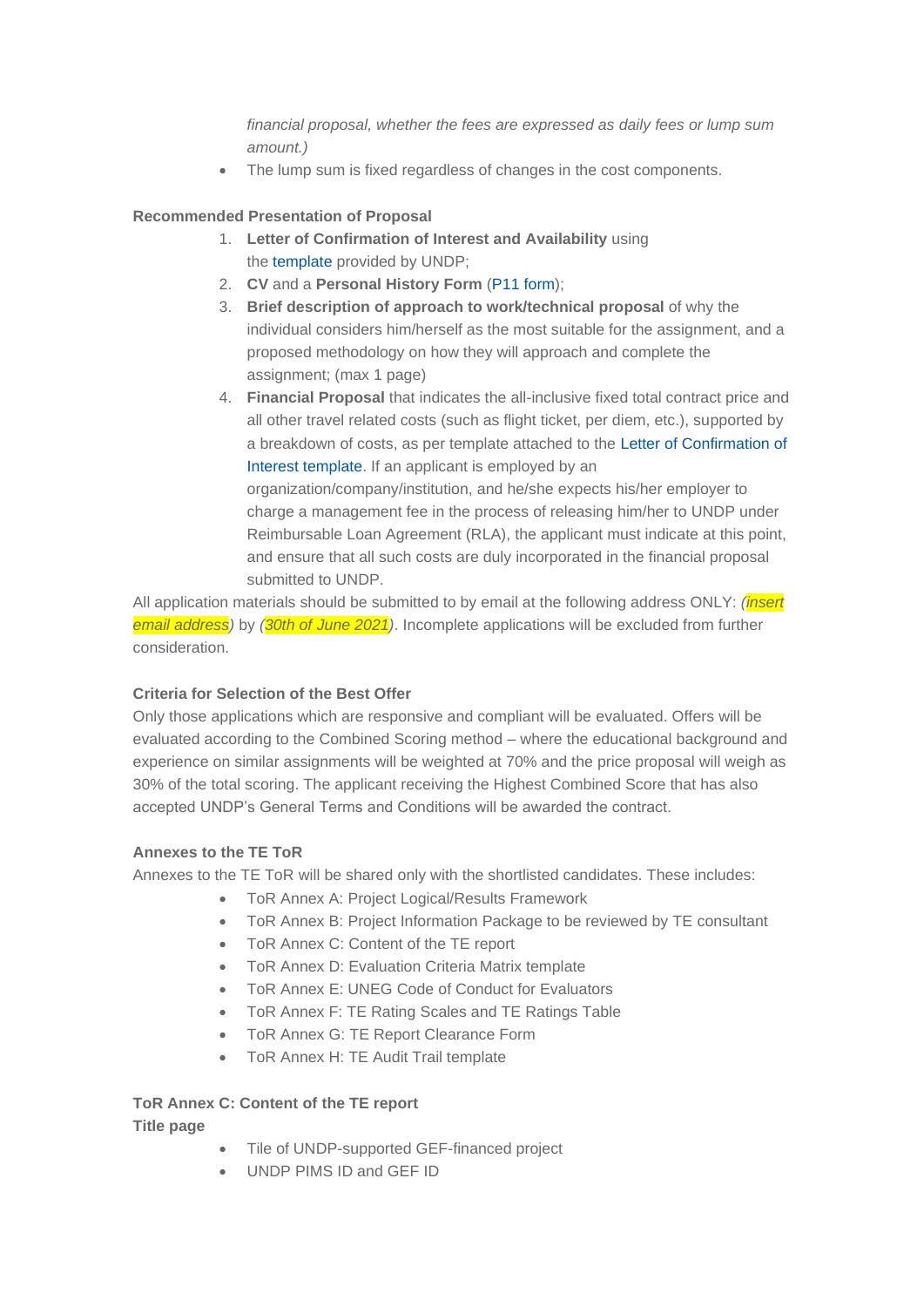- TE timeframe and date of final TE report
- Region and countries included in the project
- GEF Focal Area/Strategic Program
- Executing Agency, Implementing partner and other project partners
- TE Consultant

## **Acknowledgements**

## **Table of Contents**

## **Acronyms and Abbreviations**

## **Executive Summary (3-4 pages)**

- Project Information Table
- Project Description (brief)
- Evaluation Ratings Table
- Concise summary of findings, conclusions and lessons learned
- Recommendations summary table

## **Introduction (2-3 pages)**

- Purpose and objective of the TE
- Scope
- Methodology
- Data Collection & Analysis
- Ethics
- Limitations to the evaluation
- Structure of the TE report

## **Project Description (3-5 pages)**

- Project start and duration, including milestones
- Development context: environmental, socio-economic, institutional, and policy factors relevant to the project objective and scope
- Problems that the project sought to address: threats and barriers targeted
- Immediate and development objectives of the project
- Expected results
- Main stakeholders: summary list
- Theory of Change

#### **Findings**

(in addition to a descriptive assessment, all criteria marked with (\*) must be given a rating)

## **Project Design/Formulation**

- Analysis of Results Framework: project logic and strategy, indicators
- Assumptions and Risks
- Lessons from other relevant projects (e.g. same focal area) incorporated into project design
- Planned stakeholder participation
- Linkages between project and other interventions within the sector

#### **Project Implementation**

- Adaptive management (changes to the project design and project outputs during implementation)
- Actual stakeholder participation and partnership arrangements
- Project Finance and Co-finance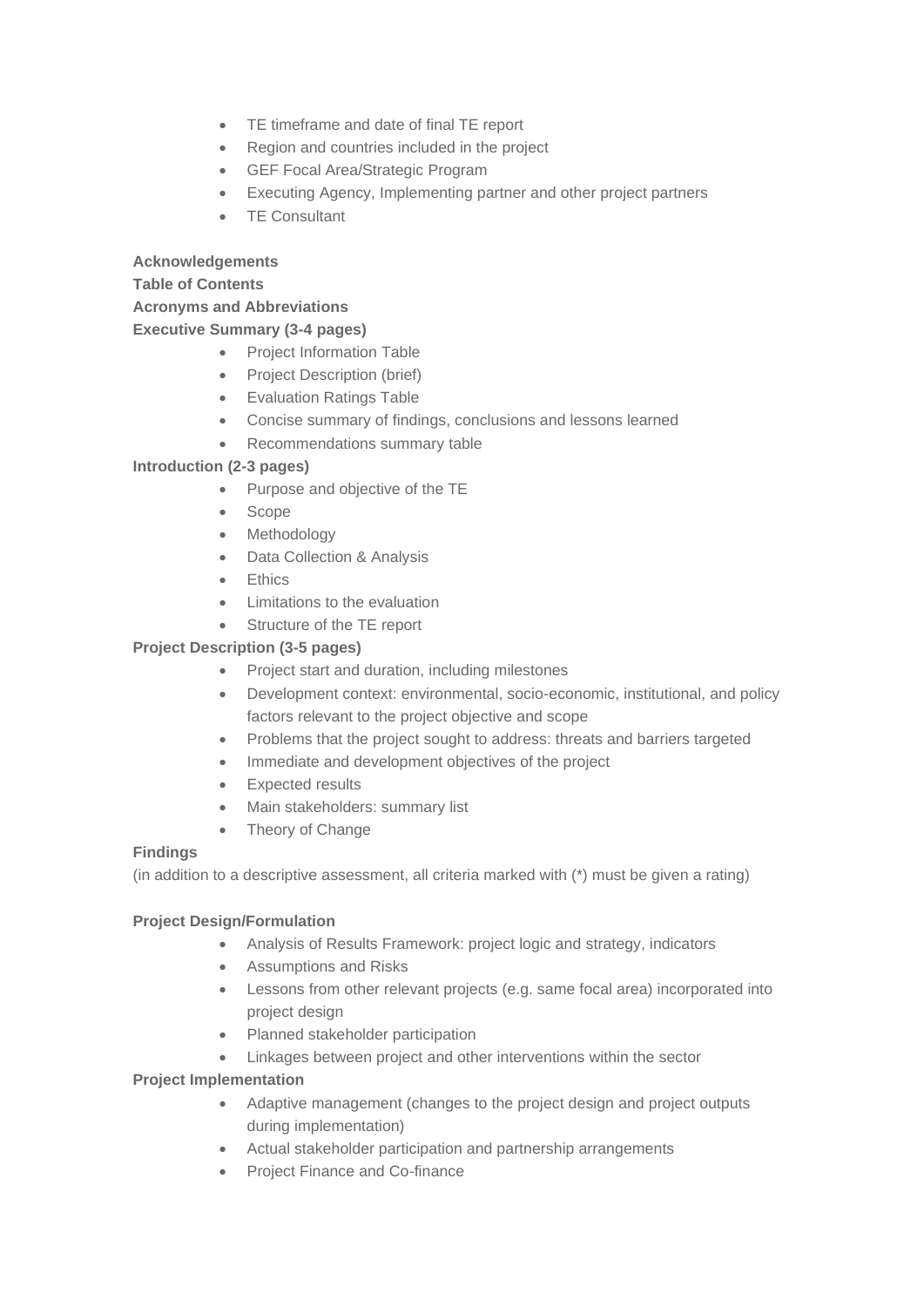- Monitoring & Evaluation: design at entry (\*), implementation (\*), and overall assessment of M&E (\*)
- UNDP implementation/oversight (\*) and Implementing Partner execution (\*), overall project implementation/execution (\*), coordination, and operational issues
- Risk Management incl. Social and Environmental Standards (Safeguards)

## **Project Results**

- Progress towards objective and expected outcomes (\*)
- Relevance (\*)
- Effectiveness (\*)
- Efficiency (\*)
- Overall Outcome (\*)
- Country ownership
- Gender & Youth
- **Other Cross-cutting Issues**
- Sustainability: financial (\*), socio-economic (\*), institutional framework and governance (\*), environmental (\*), and overall likelihood (\*)
- Country Ownership
- Gender equality and women's empowerment
- Cross-cutting Issues
- GEF Additionality
- Catalytic Role / Replication Effect
- Progress to Impact

#### **Main Findings, Conclusions, Recommendations & Lessons**

- Main Findings
- Conclusions
- Recommendations
- Lessons Learned

#### **Annexes**

- TE ToR (excluding ToR annexes)
- TE Mission itinerary
- List of persons interviewed
- List of documents reviewed
- Summary of field visits
- Evaluation Question Matrix (evaluation criteria with key questions, indicators, sources of data, and methodology)
- Questionnaire used and summary of results
- Co-financing tables (if not include in body of report)
- TE Rating scales
- Signed Evaluation Consultant Agreement form
- Signed UNEG Code of Conduct form
- Signed TE Report Clearance form
- *Annexed in a separate file*: TE Audit Trail
- *Annexed in a separate file:* relevant terminal GEF/LDCF/SCCF Core Indicators or Tracking Tools, as applicable

#### **ToR Annex E: UNEG Code of Conduct for Evaluators**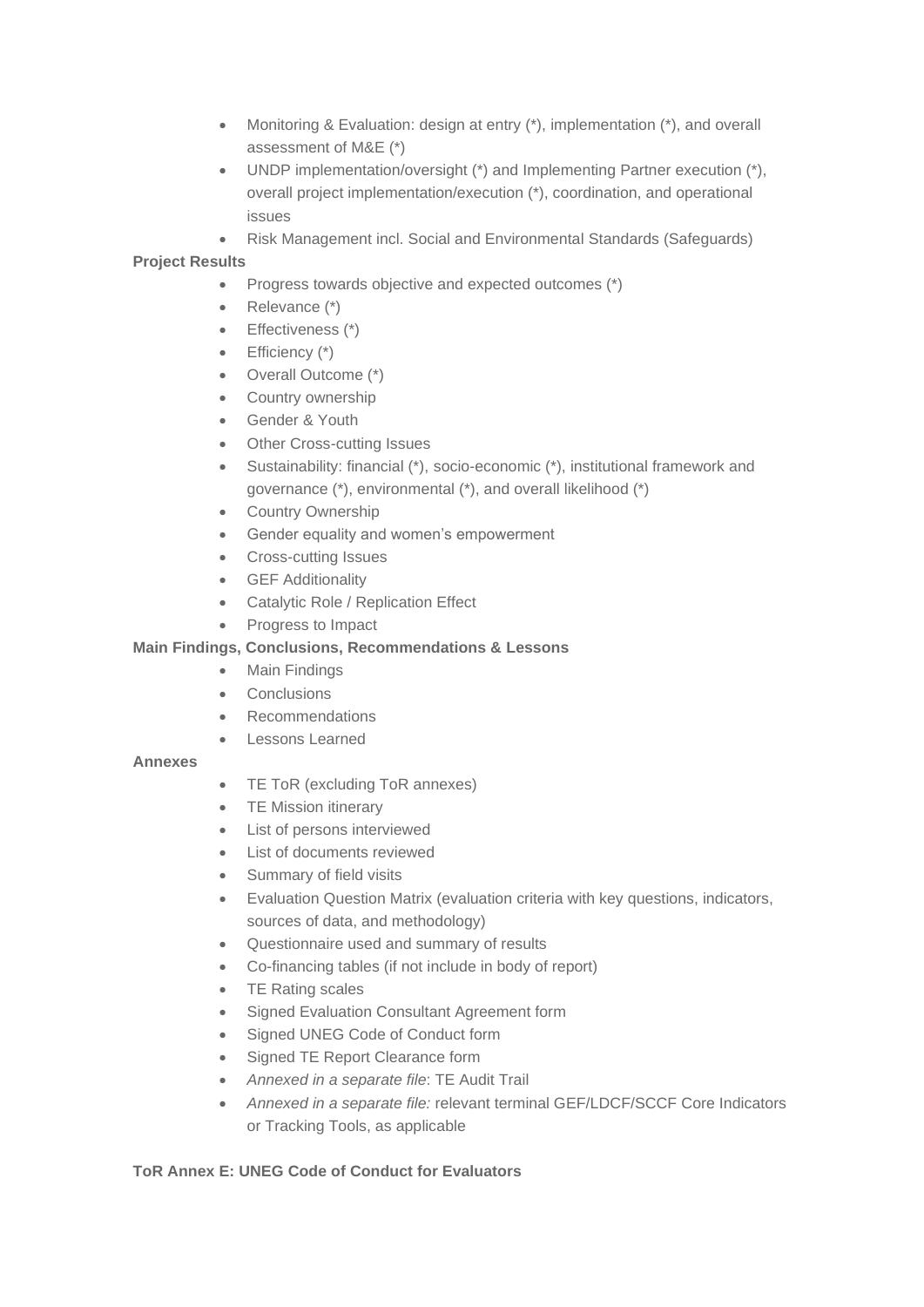Independence entails the ability to evaluate without undue influence or pressure by any party (including the hiring unit) and providing evaluators with free access to information on the evaluation subject. Independence provides legitimacy to and ensures an objective perspective on evaluations. An independent evaluation reduces the potential for conflicts of interest which might arise with self-reported ratings by those involved in the management of the project being evaluated. Independence is one of ten general principles for evaluations (together with internationally agreed principles, goals and targets: utility, credibility, impartiality, ethics, transparency, human rights and gender equality, national evaluation capacities, and professionalism).

## **Evaluators/Consultants:**

Must present information that is complete and fair in its assessment of strengths and weaknesses so that decisions or actions taken are well founded.

- Must disclose the full set of evaluation findings along with information on their limitations and have this accessible to all affected by the evaluation with expressed legal rights to receive results.
- Should protect the anonymity and confidentiality of individual informants. They should provide maximum notice, minimize demands on time, and respect people's right not to engage. Evaluators must respect people's right to provide information in confidence, and must ensure that sensitive information cannot be traced to its source. Evaluators are not expected to evaluate individuals, and must balance an evaluation of management functions with this general principle.
- Sometimes uncover evidence of wrongdoing while conducting evaluations. Such cases must be reported discreetly to the appropriate investigative body. Evaluators should consult with other relevant oversight entities when there is any doubt about if and how issues should be reported.
- Should be sensitive to beliefs, manners and customs and act with integrity and honesty in their relations with all stakeholders. In line with the UN Universal Declaration of Human Rights, evaluators must be sensitive to and address issues of discrimination and gender equality. They should avoid offending the dignity and self-respect of those persons with whom they come in contact in the course of the evaluation. Knowing that evaluation might negatively affect the interests of some stakeholders, evaluators should conduct the evaluation and communicate its purpose and results in a way that clearly respects the stakeholders' dignity and self-worth.
- Are responsible for their performance and their product(s). They are responsible for the clear, accurate and fair written and/or oral presentation of study imitations, findings and recommendations.
- Should reflect sound accounting procedures and be prudent in using the resources of the evaluation.
- Must ensure that independence of judgement is maintained, and that evaluation findings and recommendations are independently presented.
- Must confirm that they have not been involved in designing, executing or advising on the project being evaluated and did not carry out the project's Mid-Term Review.